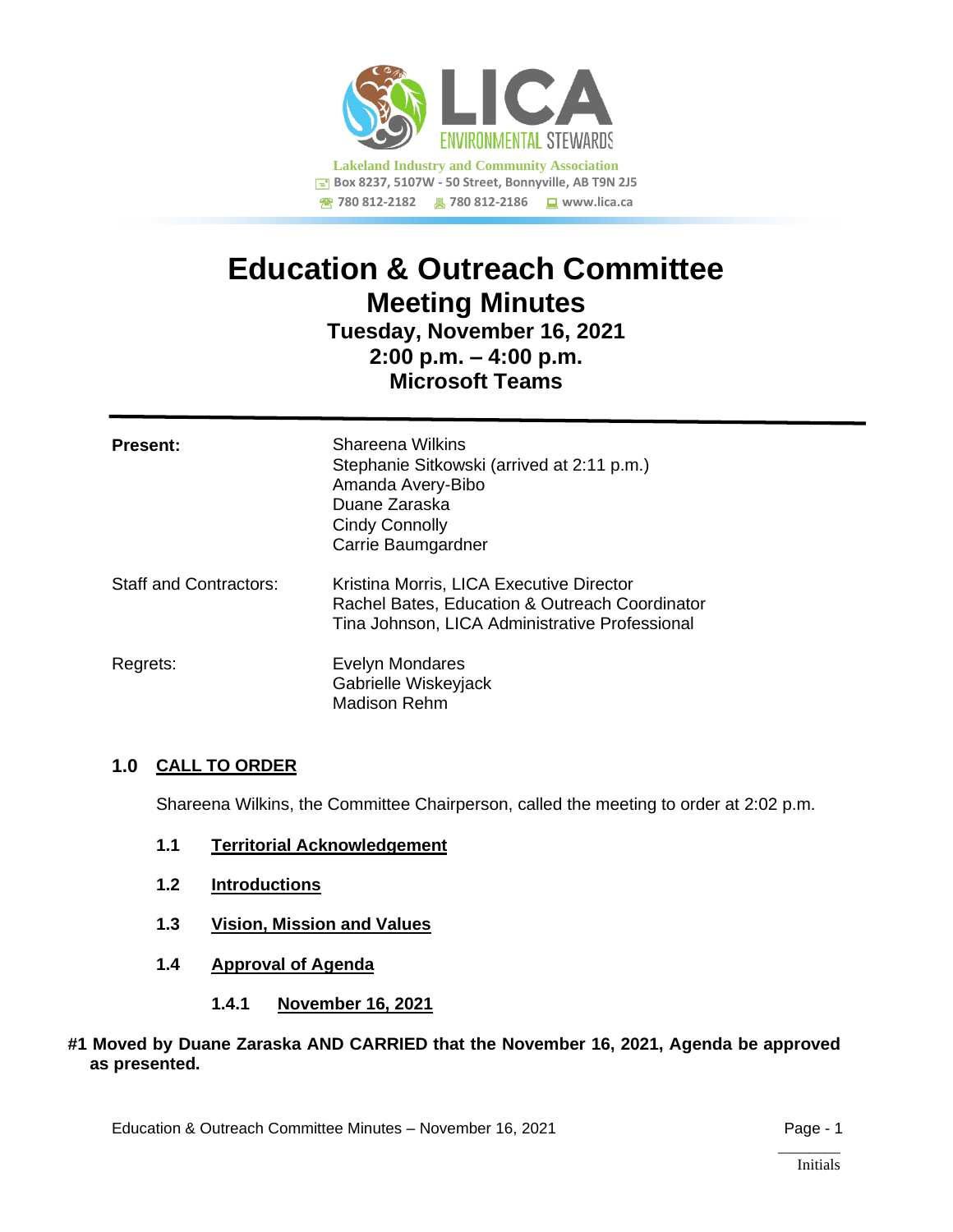## **1.5 Approval of Minutes**

# **1.5.1 [September 15, 2021](https://lica2.sharepoint.com/:b:/s/Office/EZtEgyeAWVZHuqWzEJF44msBAO4GJ1DRGnezmIWc3zGWhg?e=veGSE4)**

#### **#2 Moved by Duane Zaraska AND CARRIED that the September 15, 2021, Minutes be approved as presented.**

# **2.0. POLICY REVIEW**

# **2.1 [Committee Terms of Reference](https://lica2.sharepoint.com/:b:/s/Office/EY0kLOQ3Mw5CjgtdKmQYxAYBolrBz1J_KTixJsvwv_hAyw?e=gmG0yE)**

The Committee reviewed the E&O Committee Terms of Reference document. There were no changes recommended at this time.

#### **#3 Moved by Cindy Connolly AND CARRIED that the E&O Committee Terms of Reference be accepted as presented.**

#### **2.2 Policy Review**

**2.2.1 Policy 1.5** *[Decision-Making Process](https://lica2.sharepoint.com/:b:/s/Office/ETtcOU9hKSRHhvS2VPgz04IBuvJVhKd9y5Y2nzIZoZDY0Q?e=voYDp4)*

The E&O Committee reviewed Policy 1.5 *Decision Making Process*.

**2.2.2 Policy 1.13** *[Volunteer Hours](https://lica2.sharepoint.com/:b:/s/Office/EYTgKG47pGdDpofjF8C2IuUBhu1eM8oSaeN9g_B41GUbvw?e=hWYLB4)*

The E&O Committee reviewed Policy 1.13 *Volunteer Hours*.

#### **2.2.3 Policy 1.14** *[Confidentiality](https://lica2.sharepoint.com/:b:/s/Office/Ee8I7HT3zQVGvaXhBVDWuG4BEsTXSrnwtAcReL3lQX2WcA?e=fOrlV7)*

The E&O Committee reviewed Policy 1.14 *Confidentiality,* and each member was requested to sign a copy for retention by LICA if they had not already done so.

**2.2.4 Policy 2.8** *[Board and Committee Expenses and Remuneration](https://lica2.sharepoint.com/:b:/s/Office/ETSrpBQLUTRBoNkujomLKgEBOx6OBLLL3Fq4hUex6Kaz4A?e=VcRO0C)*

The E&O Committee reviewed Policy 2.8 *Board and Committee Expenses and Remuneration*.

#### **2.2.4.1 [Expense Claim Form](https://lica2.sharepoint.com/:b:/s/Office/EV-hP4VKJENFntDzxFr__s0BboJ95bcnyyMRSfz2z6gxzA?e=5CqliW)**

The E&O Committee reviewed the LICA Expense Claim Form.

#### **2.2.4.2 [Direct Deposit Option](https://lica2.sharepoint.com/:b:/s/Office/Ebfl7uKA6c9EokBezBB7eo8Bb2OkdMlBHyGSQS199llpxg?e=tR2m5U)**

The E&O Committee members eligible for stipends, were given the option to complete the Direct Deposit form noting that a VOID cheque will be required to accompany the form.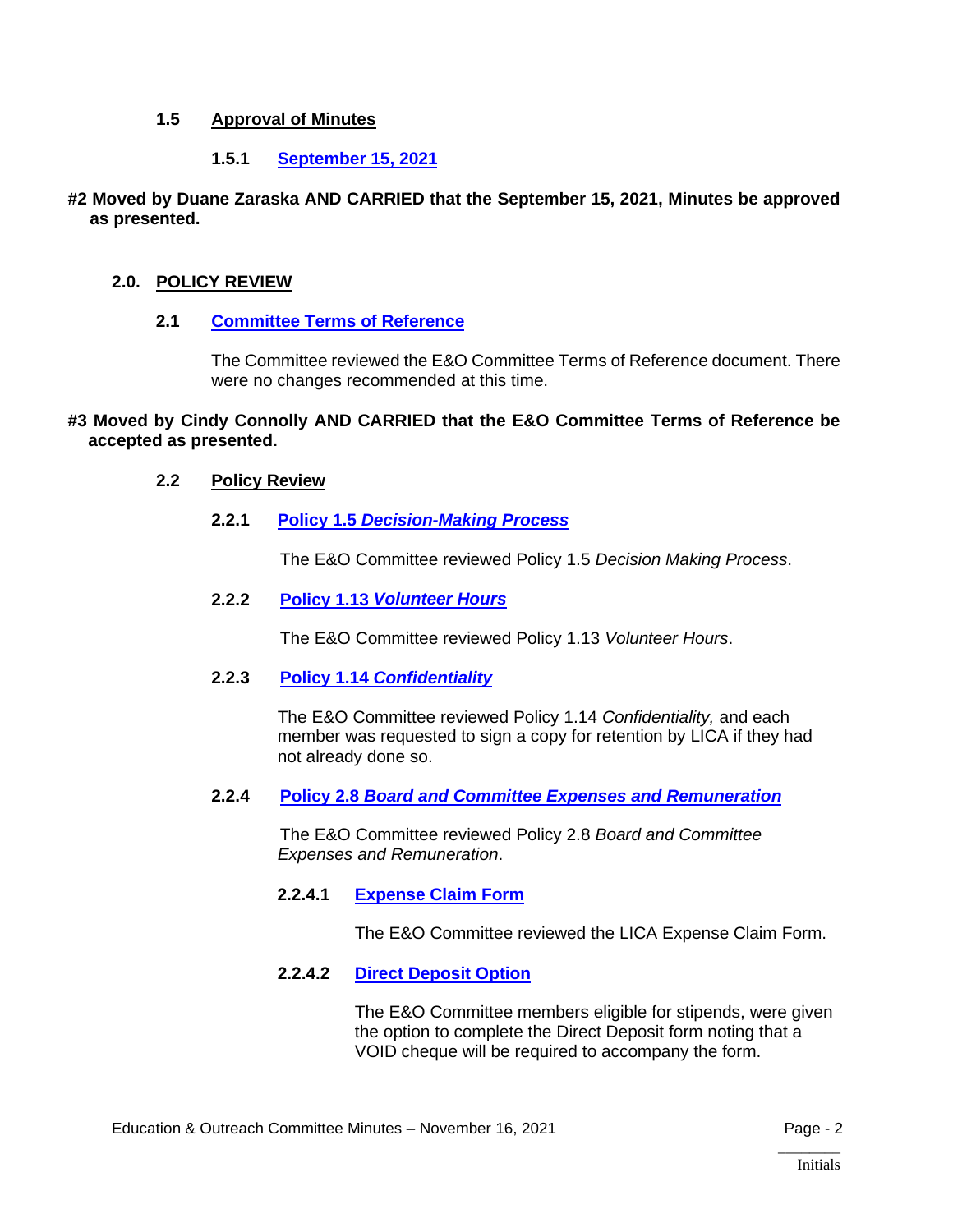## **2.2.5 [Committee Member Sign-on Form](https://lica2.sharepoint.com/:b:/s/Office/EcXE5tlIIKpNlUY5lpE2XQgBJ6VmYfKlqxrymMjnswqnlQ?e=lnrbOa)**

The E&O Committee members were requested to complete the Board and Committee Sign-on sheet for retention by the Accounting Assistant. Members who have already completed this form, were requested to complete the form should their contact information have changed.

# **3.0 ONGOING BUSINESS**

# **3.1 [Education & Outreach Update](https://lica2.sharepoint.com/:b:/s/Office/EXaaUmeElgdNq9a_BlDi134BJs68DGRyd6-g6TBuKzt61A?e=bVXogP)**

The Education & Outreach (E&O) Coordinator presented her E&O Program update to the Committee, noting the following additions:

- LICA has now complete the workplan target to deliver a total of seven airshed related presentations.
- Stream of Dreams meet and greets are planned with Aurora Middle school and FCSS in Cold Lake.

# **3.2 LICA Recorded Presentations**

# **3.2.1 Review of Recorded LICA Presentations**

LICA intends to create recordings of their presentations and events and publishing them on LICA's YouTube channel moving forward. The Board requested that the committee review the recorded presentations and determine what videos should be published on the YouTube channel.

The Committee determined that the purpose of LICA's published videos should be educational. Themes may include all aspects of LICA, including but not limited to, watershed (surrounding lakes and current initiatives), Airshed (comparison of real-time weather vs. AQHI lanterns) and other education and outreach initiatives.

Discussion was had on developing educational vlog posts that are demonstrational (first person) and are a maximum of 10 minutes in length. The Committee also recommended that the E&O Coordinator utilize the Communication and Design Manager's experience in video creation to assist her with creating the highest quality product possible. Applications like "InShot" or "After Shock" can be explored as tools the E&O Coordinator could add to her repertoire of video editing software, if necessary.

Stephanie Sitkowski volunteered to assist in re-recording the Community Garden workshops videos previously recorded this summer, as the audio quality was poor and are not able to be used on the YouTube channel.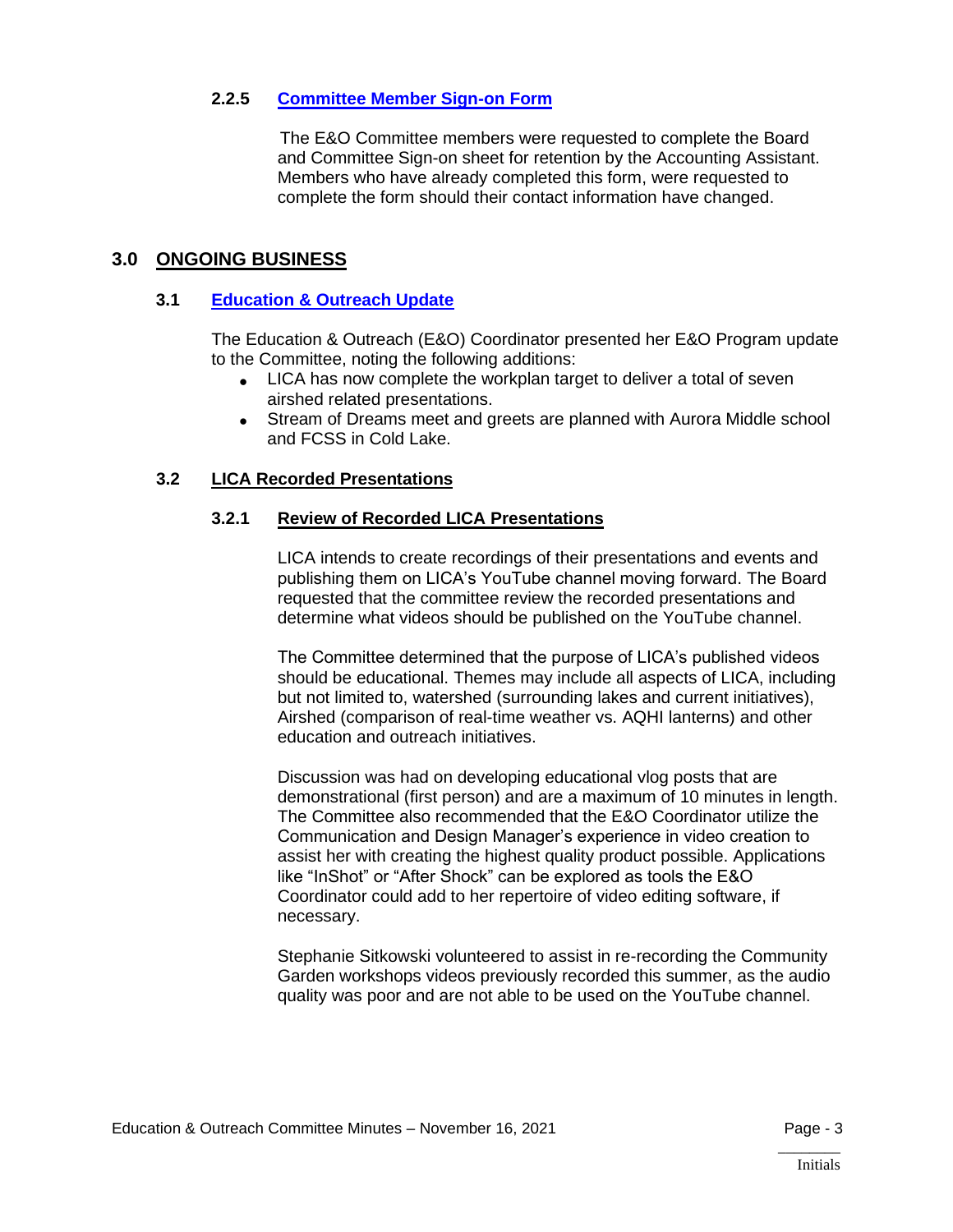# **3.2.2 Review of YouTube Channel**

The E&O Coordinator shared the existing videos posted on the LICA Environmental Stewards YouTube channel. The Board requested that the Committee determine how the review of these videos would be managed over time to remain relevant to our membership, evolving technologies, and Alberta regulations.

The Committee felt there was not enough current videos available to give them a good idea of whether the LICA brand is being maintained adequately in video presentations. They would like to directly review the next few videos developed to ensure the videos align with LICA branding. Once the Committee is confident that LICA branding is being maintained in video productions, the Committee agreed to review one quarter of the videos on LICA's YouTube channel at every meeting, like how the Governance Committee reviews policies. The Committee requested that the E&O Coordinator email videos, created over the next quarter, directly to the Committee members for review and approval.

#### **#4 Moved by Stephanie Sitkowski AND CARRIED that the E&O Committee review the first few videos created to ensure LICA branding, and then review a quarter of the videos annually thereafter.**

# **3.3 Little Green Thumbs**

The E&O Coordinator reviewed LICA's recent history and challenges with the Little Green Thumbs (LGT) Program and Agriculture in the Classroom. Agriculture in the Classroom is currently working on a solution to maintain provincial consistency with the Alberta Little Green Thumbs Program as there have been numerous organizations contacting them regarding the same issues. If the problem cannot be rectified across the province, Agriculture in the Classroom may consider bringing the Alberta LGT Program under their purview.

As requested by the previous E&O Committee, the E&O Coordinator followed up with all nine of the gardens provided to classrooms. Seven of them are currently not being used due to the pandemic and the garden being a high touch shared surface, but they wish to keep the gardens for when the Covid-19 restrictions have been lifted. One of the other two teachers who are using their LGT gardens purchased her own supplies. It was requested that we investigate reimbursing the teacher, with itemized receipts, as supplies are supposed to be provided by the LGT Program and LICA has the budget to assist in the purchasing of supplies.

#### **3.4 [Keep Our Lake Blue](https://lica2.sharepoint.com/:b:/s/Office/ESlWv7IVOjNLoEsMJ4bgHxYBpQ5RJ-h_aiDptLLXeyrXdg?e=v3p0rN) Campaign Proposal**

The E&O Coordinator reviewed the Proposal with the Committee and provided additional background of the Keep Our Lake Blue Campaign (KOLB), held in partnership with the Moose Lake Watershed Society. Should the Committee wish to proceed with the proposal, an MOU will be developed, for Committee approval, to implement with all watershed stewardship groups going forward that will address some of the issues faced and outline expectations of the KOLB campaign partnership.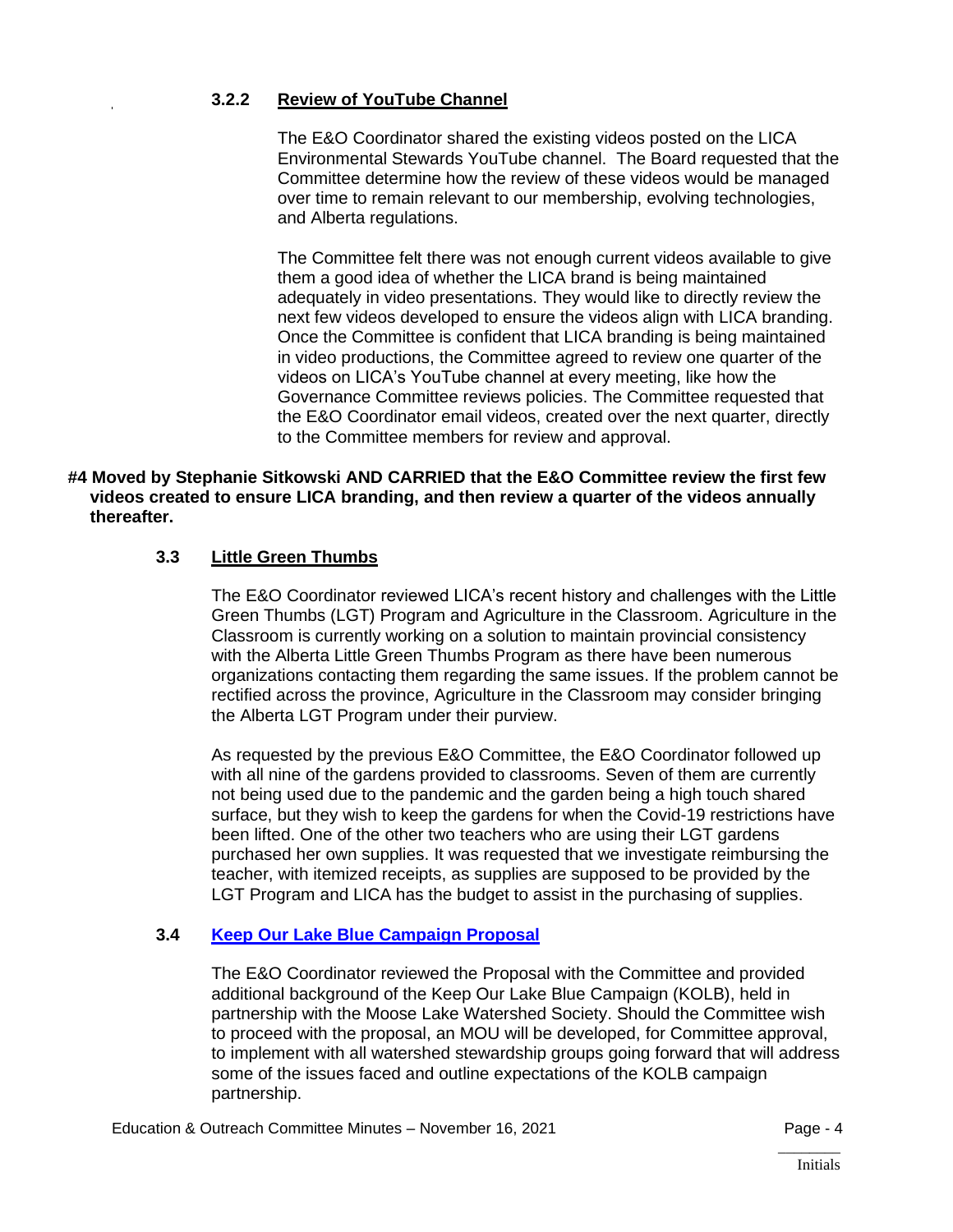The Committee was in support of LICA moving into a more supporting role in future offerings of the Campaign. For the 2022 season, Healthy Waters Lac La Biche wishes to offer the KOLB campaign and will be required to sign the new MOU clearly outlining the duties, roles, and responsibilities required for delivery of the program. The Moose Lake Watershed Society will also be given the opportunity to continue our partnership, under the new MOU.

The Board Chairperson wanted to ensure, as we shift to a more supportive role, that LICA receive adequate recognition for the Campaign creation. In conjunction with the MOU, the E&O Coordinator will provide a Media Release in advance of future campaigns ensuring LICA receives adequate recognition. It was also suggested that LICA's logo and branding be added to KOLB Campaign materials to keep LICA visually present.

**#5 Moved by Amanda Avery-Bibo AND CARRIED that LICA transition into a supporting role in delivering the KOLB campaign, while maintaining ownership, and expand the campaign to new lakes based on interested parties.**

#### **3.5 [Calendar Contest](https://lica2.sharepoint.com/:b:/s/Office/EUNpoHXEtgNAq_NbfoFq36IBD1Y_PsIop1gGTv7Mkmq_Hg?e=CwCQqi)**

# **3.5.1 Contest Entries**

There were an inadequate number of entries to complete the LICA calendar this year, with only 7 submissions. Last year we also had similar difficulty in obtaining enough submissions for the calendar. The E&O Coordinator suggested that this may be due to pandemic challenges faced by schools. The Board suggested that Youth Photos from past Photo Contests be added to create a complete calendar. The E&O Coordinator presented the combined pictures and photos to create a full calendar, to which the Committee agreed appropriate. She also mentioned that LICA has exclusive rights to utilize these photos as part of the contest rules.

#### **3.5.2 Photo Additions**

The E&O Coordinator asked the Committee if the \$50 prize should be awarded to the Youth Photo Contest photos chosen for the calendar. The Committee agreed that all pictures or photos included in the 2022 LICA Calendar receive the \$50 prize as budgeted.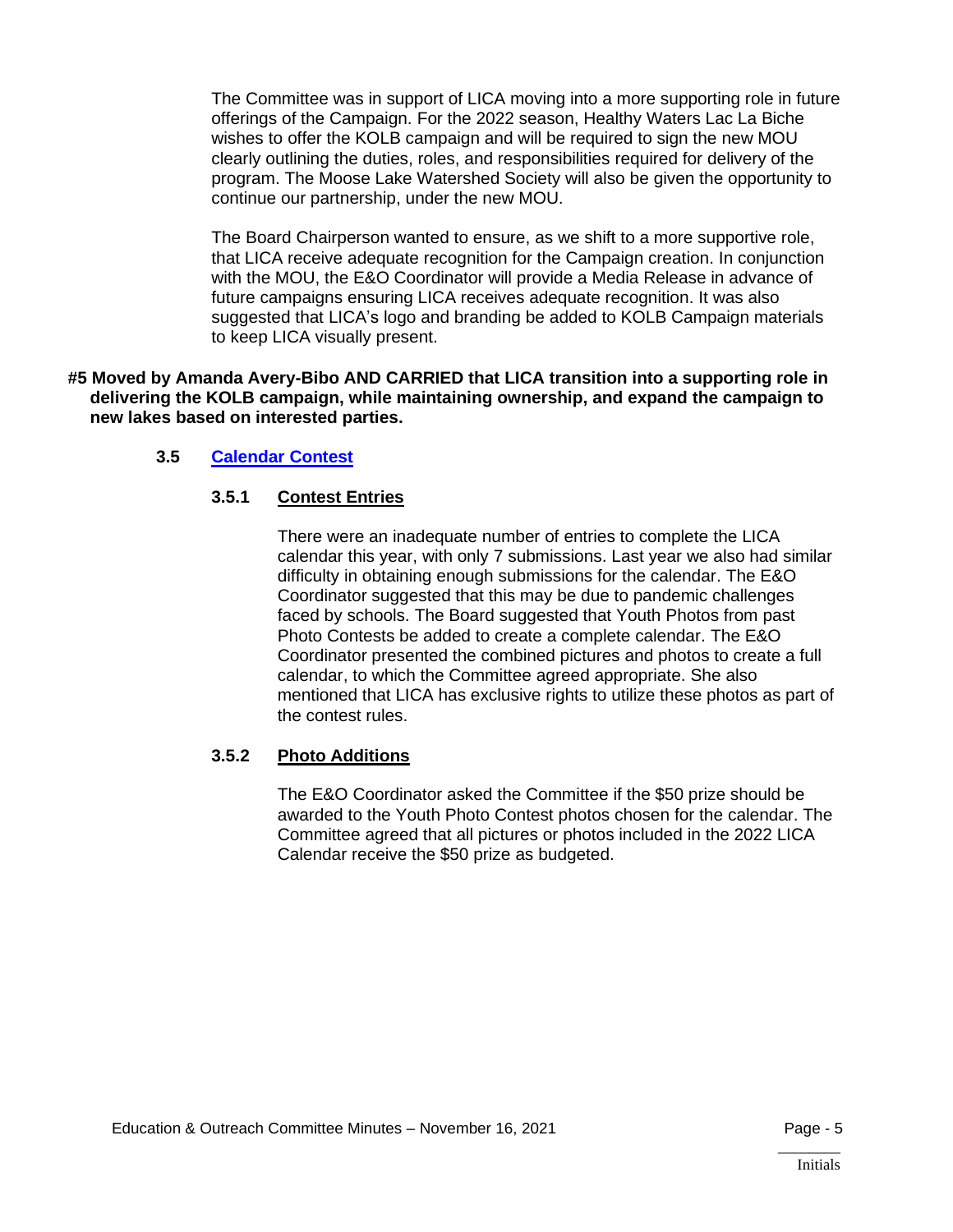# **3.6 Bonnyville Community Garden**

# **3.6.1 Phase 2 Construction Update**

The E&O Coordinator reviewed the progress to-date on the Bonnyville Community Garden. The fence around the garden has been installed with an equipment gate on the Community Church side. This has posed some issues as there is now no direct access to the compost for the gardeners. A man gate has been requested to be added on the Wholesale side to provide gardener access, which is anticipated to be installed in the Spring. There are now 41 completed and filled garden beds available for use. A local contractor has been chosen and construction of the gazebo and cement pad are expected for spring 2022. They have agreed to allow LICA to make payment in advance to ensure we are able to spend our funding prior to the March 31<sup>st</sup> deadline. For the 2022 year, LICA will still need to purchase the benches, tables, bushes, and trees for the garden.

# **3.6.2 [Amended Community Garden Layout](https://lica2.sharepoint.com/:b:/s/Office/EVtt-7e1DOFNm8LHNH0dfAIBcHzsi5SlnkljXSO-NGJ6Gw?e=yNWSCq)**

An updated visual of the garden design layout was presented to the Committee noting that:

- The gazebo has been shifted to the edge of the garden instead of being in the center as there is not enough room to build the desired size within the center, and
- Concrete walking paths will either need to be removed or be planned for another phase of the Community Garden as current funding is inadequate to include them.

#### **3.6.3 [Revised Budget](https://lica2.sharepoint.com/:x:/s/Office/EYIOg7sOozpOhccdjKZocJ0BE9yigIFp3Za-_dyS019EzA?e=S4F1UP)**

A revised and balanced budget was presented to the Committee for approval now that some of the estimated expenses have been finalized.

#### **#6 Moved by Duane Zaraska AND CARRIED that the amended budget be approved as presented.**

#### **3.7 Rain Garden Video**

#### **3.7.1 Board Brainstorming Results**

The Board brainstorming results were shared with the Committee. The Committee felt that a purpose and target audience needed to be further defined. Discussions led to Landowner's being the target audience, while "How can you build and get the benefits of a rain garden on your property" was solidified as the purpose of the video.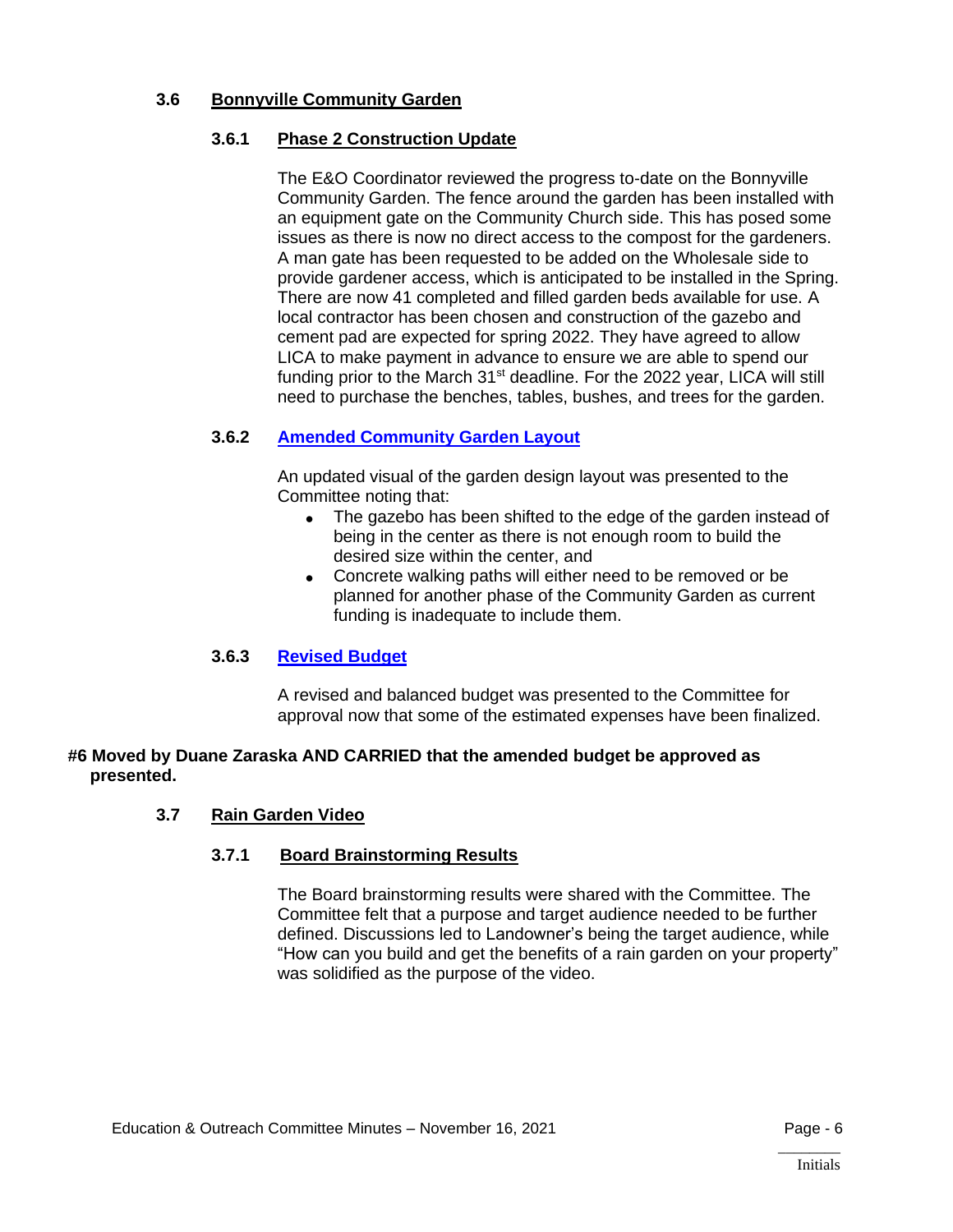# **3.7.2 Video Details**

The Committee brainstormed the finer details of the video. The Committee members liked the idea of animation as it visually assists with understanding what is occurring, that can't be shown through a picture. The E&O Coordinator reiterated that the time-lapse would take up a considerable portion of our available video time. The Committee would like the animations to create a complete story of what is occurring as the rain garden is completed. The E&O Coordinator now has enough information to get quotes to provide at the next meeting.

#### **3.8 Winter Workshop Topics**

When the E&O Coordinator followed up with AEP on providing LICA members with the Water Well program, she was met with opposition from the LARA Environmental Program Manager who currently offers this program regularly. Due to this conflict, LICA will not be offering the Water Well program to LICA members this winter.

Waterlution, who were unable to provide a presentation during the summer, are now able to offer two Young Water Speaks Storytelling Workshops this Winter.

The Board Chairperson had suggested the E&O Coordinator get in touch with Salmtec, who offers natural resource training, to see if they could provide workshops over the winter. They have agreed to provide the "Wetland Policy Basics" to LICA members for \$60/hour, to cover the cost of the instructor. The Committee agreed that this cost is fair and recommends she move forward with booking at least two sessions over the winter.

The E&O Coordinator asked the Committee to provide further Winter Workshop ideas via email to [outreach@lica.ca](mailto:outreach@lica.ca) or discuss them at the next E&O Committee meeting.